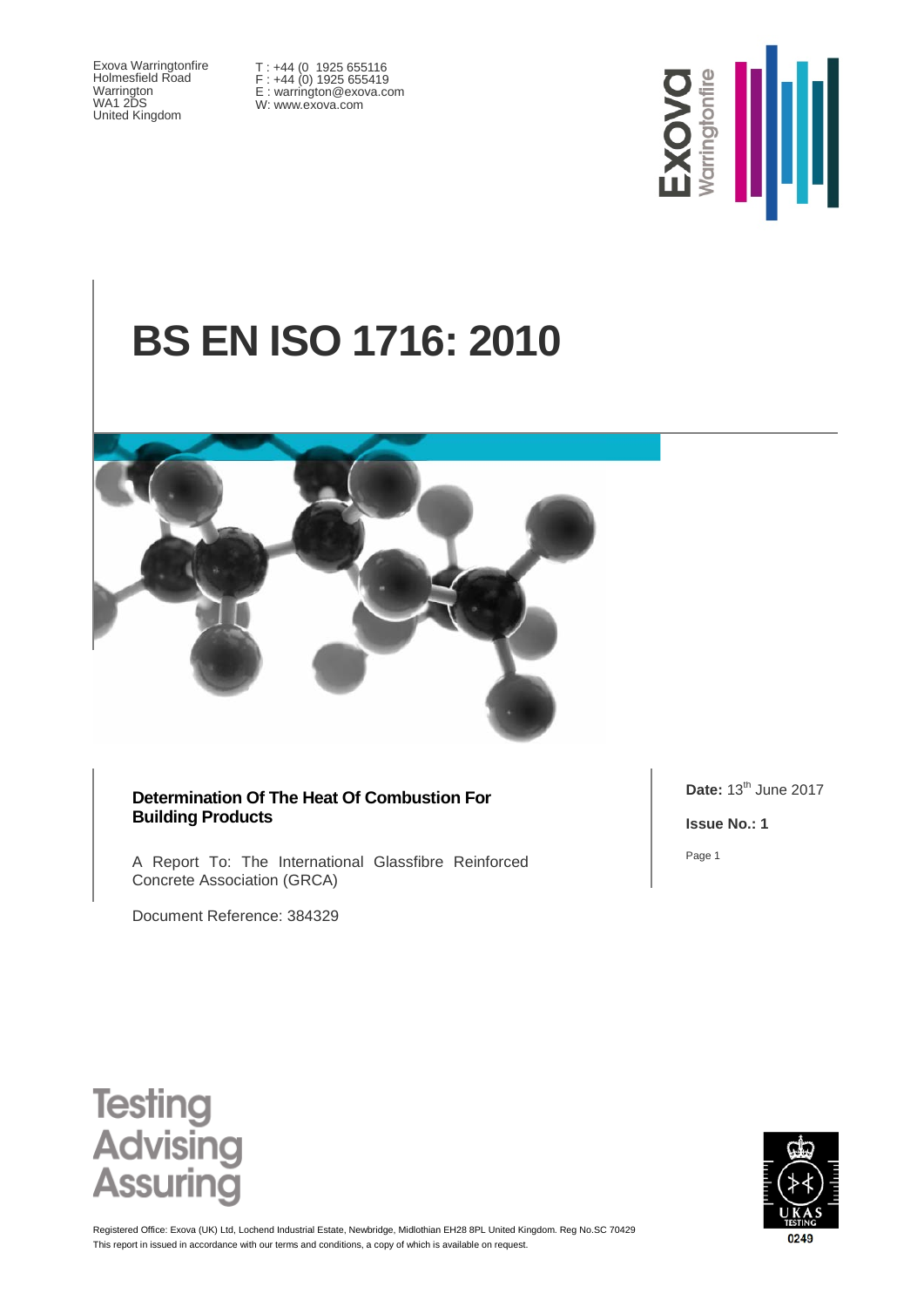



0249

### <span id="page-1-0"></span>**Executive Summary**

**Objective** To determine the performance of the following material when tested in accordance with BS EN ISO 1716: 2010.

| <b>Generic Description</b>                                                                                                       |                                                              | <b>Product reference</b>     |     | <b>Thickness</b> | <b>Density</b> |
|----------------------------------------------------------------------------------------------------------------------------------|--------------------------------------------------------------|------------------------------|-----|------------------|----------------|
|                                                                                                                                  | Glass fibre reinforced concrete<br>"Polymer GRC"<br>46.09mm* |                              |     |                  | 1917kg/m $3*$  |
| Please see page 5 of this test report for the full description of the product tested                                             |                                                              |                              |     |                  |                |
| *determined by Exova Warringtonfire                                                                                              |                                                              |                              |     |                  |                |
| The International Glassfibre Reinforced Concrete Association (GRCA), PO Box<br><b>Test Sponsor</b><br>1454, Northampton, NN2 1DZ |                                                              |                              |     |                  |                |
| <b>Test Results:</b>                                                                                                             |                                                              | <b>Gross Calorific Value</b> | $=$ | $-0.0134$ MJ/kg  |                |
| Date of Test                                                                                                                     | $7th$ June 2017                                              |                              |     |                  |                |

### <span id="page-1-1"></span>**Signatories**

| Responsible Officer<br>C Jacques*<br><b>Technical Officer</b> | Approved<br>T. Mort *<br><b>Senior Technical Officer</b> |
|---------------------------------------------------------------|----------------------------------------------------------|
|                                                               | * For and on behalf of Exova Warringtonfire.             |
| Authorised<br>S. Deeming *<br><b>Business Unit Head</b>       | Report Issued: 13 <sup>th</sup> June 2017                |

This version of the report has been produced from a .pdf format electronic file that has been provided by **Exova Warringtonfire** to the sponsor of the report and must only be reproduced in full. Extracts or abridgements of reports must not be published without permission of **Exova Warringtonfire**.

| Document No.: | 384329                                                                 | Page No.:   | $2$ of 8                   | ඥා             |
|---------------|------------------------------------------------------------------------|-------------|----------------------------|----------------|
| Author:       | C Jacques                                                              | Issue Date: | $13^{\text{th}}$ June 2017 |                |
| Client:       | The International Glassfibre Reinforced Concrete<br>Association (GRCA) | Issue No.:  |                            | <b>TESTING</b> |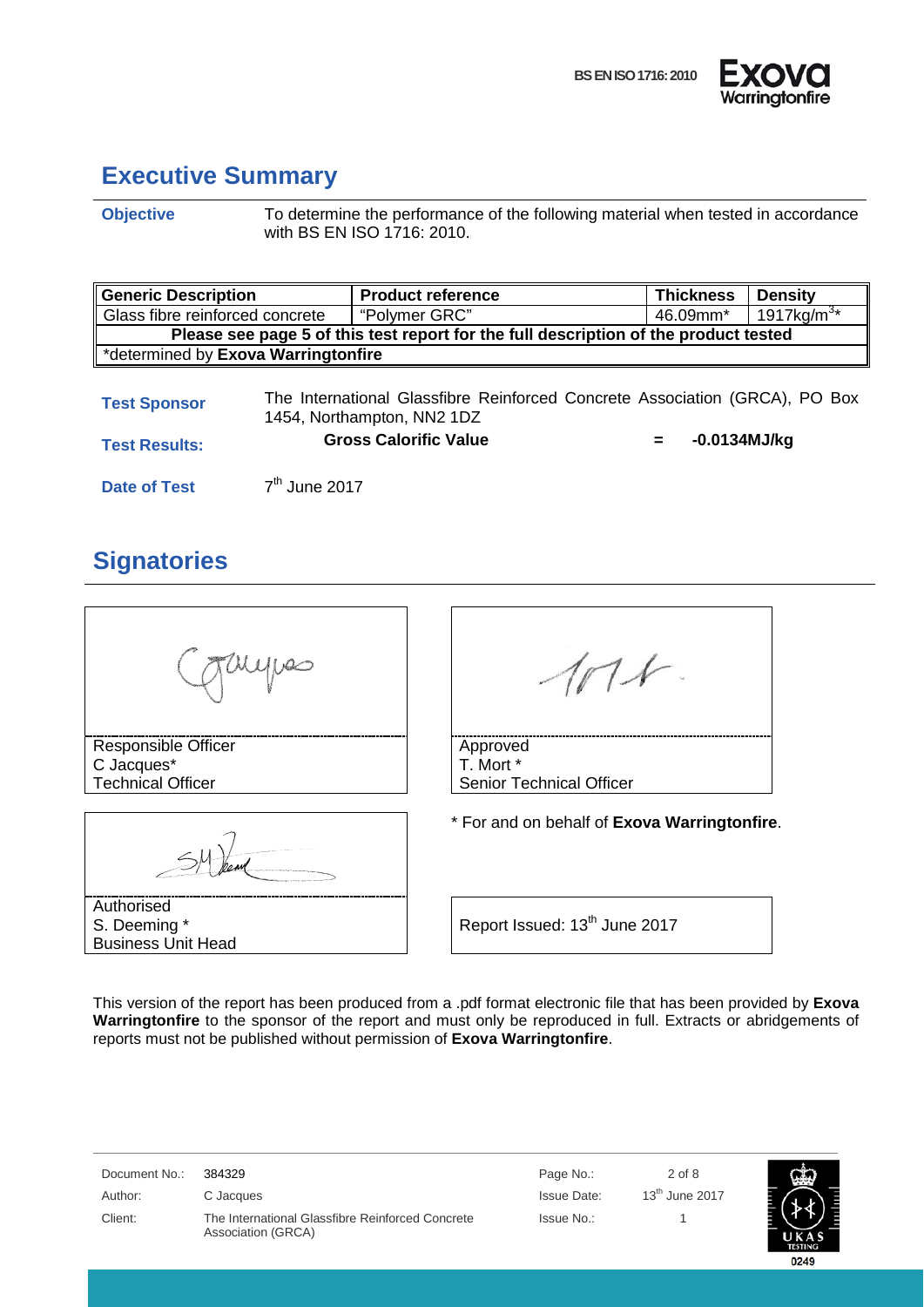**BS EN ISO 1716: 2010** 



| <b>CONTENTS</b> | PAGE NO. |
|-----------------|----------|
|                 |          |
|                 |          |
|                 |          |
|                 |          |
|                 |          |
|                 |          |
|                 |          |

| Document No.: | 384329                                                                 | Page No.:   | 3 of 8           |
|---------------|------------------------------------------------------------------------|-------------|------------------|
| Author:       | C Jacques                                                              | Issue Date: | $13th$ June 2017 |
| Client:       | The International Glassfibre Reinforced Concrete<br>Association (GRCA) | Issue No.:  |                  |

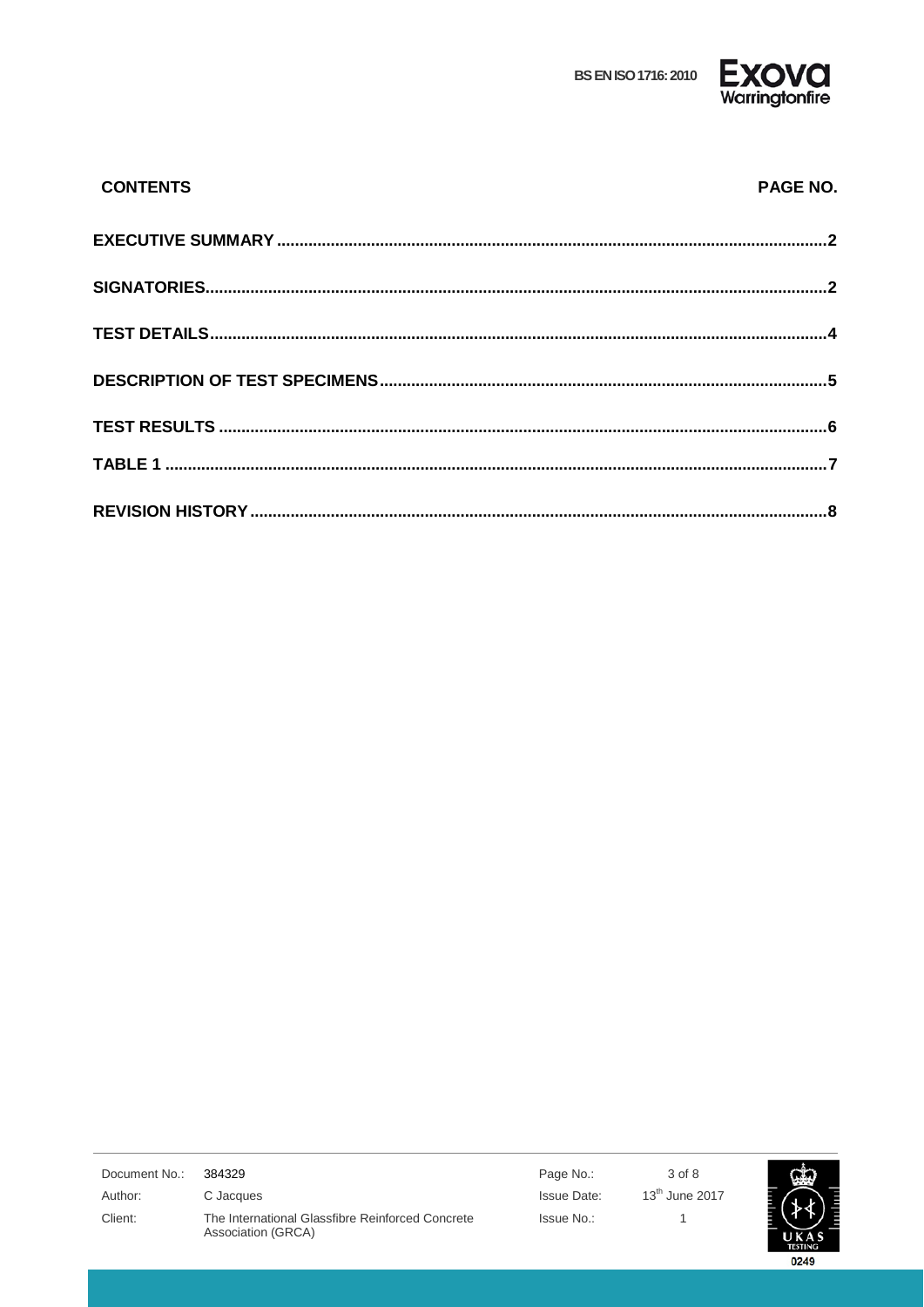



### <span id="page-3-0"></span>**Test Details**

 $\overline{a}$ 

| <b>Purpose of</b><br>test                | To determine the calorific potential of a building material during combustion when it<br>is tested in accordance with the test specified in BS EN ISO 1716:2010 "Reaction<br>To Fire Tests For Building Products - Determination Of The Heat Of Combustion".                                                                                                                                                                                      |
|------------------------------------------|---------------------------------------------------------------------------------------------------------------------------------------------------------------------------------------------------------------------------------------------------------------------------------------------------------------------------------------------------------------------------------------------------------------------------------------------------|
|                                          | The test was performed in accordance with the procedure specified in BS EN ISO<br>1716:2010 and this test report should be read in conjunction with that European<br>Standard.                                                                                                                                                                                                                                                                    |
| <b>Scope of test</b>                     | BS EN ISO 1716 specifies a method of test for determining the heat of combustion<br>of building materials at constant volume in a bomb calorimeter. Results are<br>reported as individual values which may be interpreted by reference to other<br>documents; e.g. EN 13501-1:2007 + A1: 2009 "Fire Classification of Construction<br>Products and Building Elements Part 1 Classification using Test Data from<br><b>Reaction to Fire Tests.</b> |
|                                          | The test is intended for materials or products whether composite products or<br>coated products. The results reported here relate to one individual component of a<br>composite product and can be used in combination with other results to provide the<br>classification in accordance with BS EN 13501, within a classification report.                                                                                                        |
| <b>Fire test study</b><br>group/EGOLF    | Certain aspects of some fire test specifications are open to different interpretations.<br>The Fire Test Study Group and EGOLF have identified a number of such areas<br>and have agreed Resolutions which define common agreement of interpretations<br>between fire test laboratories which are members of the Groups. Where such<br>Resolutions are applicable to this test they have been followed.                                           |
| <b>Instruction to</b><br>test            | The test was conducted on the $7th$ June 2017 at the request of The International<br>Glassfibre Reinforced Concrete Association, the sponsor of the test.                                                                                                                                                                                                                                                                                         |
| <b>Provision of</b><br>test<br>specimens | The specimens were supplied by the sponsor of the test. Exova Warringtonfire<br>was not involved in any selection or sampling procedure.                                                                                                                                                                                                                                                                                                          |
| <b>Conditioning</b><br>of specimens      | The specimens were received on the 26 <sup>th</sup> May 2017 Prior to test the prepared<br>specimens were conditioned for at least 48 hours at a temperature of $23 \pm 2^{\circ}C$ and<br>a relative humidity of $50 \pm 5\%$ , in accordance with BS EN 13238:2010                                                                                                                                                                              |
| <b>Test</b><br>procedure                 | The specimens were tested using an additional combustible substance of known<br>and high calorific value which for this test was paraffin oil. The specimens were<br>tested using the crucible method in an isoperibol bomb calorimeter.                                                                                                                                                                                                          |
|                                          | The water equivalent (E) of the bomb calorimeter was 0.00967MJ/K.                                                                                                                                                                                                                                                                                                                                                                                 |

Issue No.: 1

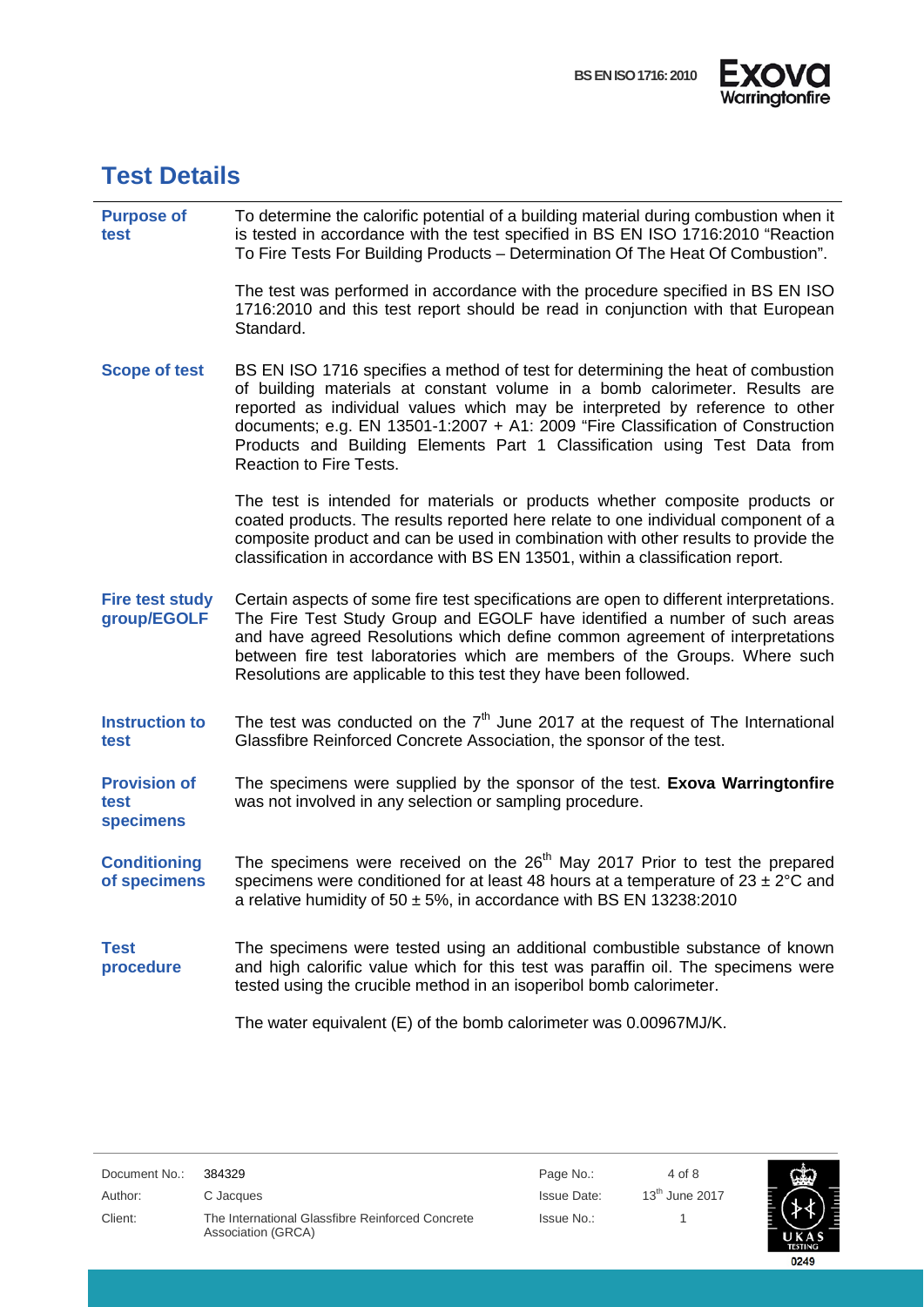



### <span id="page-4-0"></span>**Description of Test Specimens**

The description of the specimens given below has been prepared from information provided by the sponsor of the test. All values quoted are nominal, unless tolerances are given.

| General description                        | Glass fibre reinforced concrete (GRC) product                      |
|--------------------------------------------|--------------------------------------------------------------------|
| Product reference                          | "Polymer GRC"                                                      |
| Name of manufacturer                       | <b>See Note 1 Below</b>                                            |
| Thickness tested                           | 46.09mm (determined by Exova Warringtonfire)                       |
| Density tested                             | 1917kg/m <sup>3</sup> (determined by <b>Exova Warringtonfire</b> ) |
| Colour reference                           | "Light Grey" (Observed by Exova Warringtonfire)                    |
| Flame retardant details                    | <b>See Note 3 Below</b>                                            |
| Brief description of manufacturing process | <b>See Note 2 Below</b>                                            |

#### **Note 1: The sponsor was unwilling to provide this information.**

#### **Note 2: The sponsor of the test has confirmed that no flame retardant additives were utilised in the production of the component.**

#### **Note 3: The sponsor was unable to provide this information.**

The description of the specimens as given above is not as detailed as would usually be the case for descriptions included in **Exova Warringtonfire** test reports and the description may not fully comply with the requirements of the test standard. In all other respects however the tests were conducted fully in accordance with the requirements of the test standard and the test results are valid**.**

#### **Specimen preparation**

The specimens were homogeneous and were prepared by selecting portions of the material from the sample submitted for test to give a total mass of 50g. These were then ground and reduced to a fine powder prior to conditioning for test.

| Document No.: | 384329                                                                 | Page No.:   | $5$ of $8$       |
|---------------|------------------------------------------------------------------------|-------------|------------------|
| Author:       | C Jacques                                                              | Issue Date: | $13th$ June 2017 |
| Client:       | The International Glassfibre Reinforced Concrete<br>Association (GRCA) | Issue No.:  |                  |

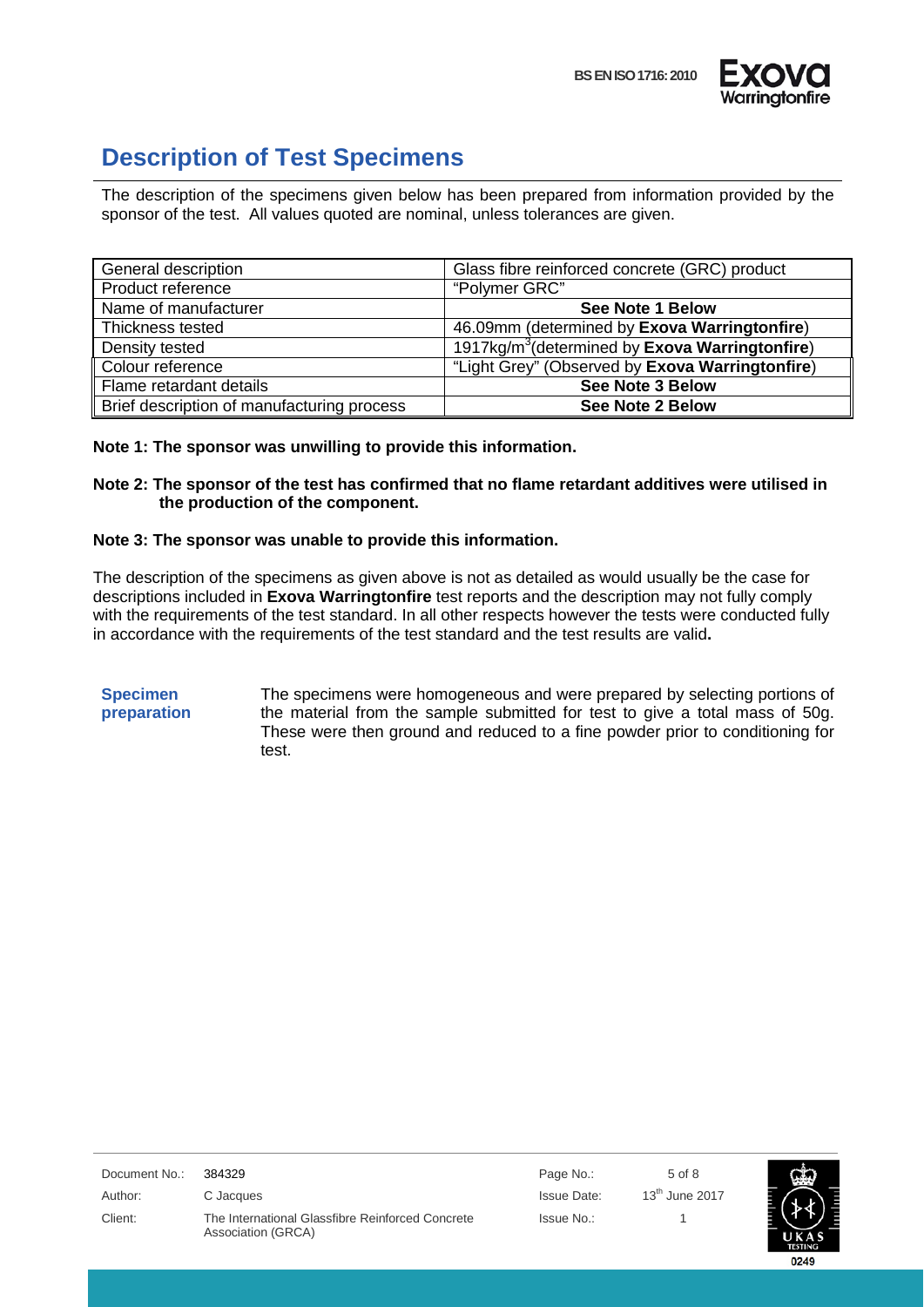



### <span id="page-5-0"></span>**Test Results**

**Results of test** The results are detailed in Table 1.

The test results relate only to the specimens of the product in the form in which they were tested. Small differences in the composition of the product may significantly affect the performance during the test and may therefore invalidate the test results. Care should be taken to ensure that any product which is supplied or used is fully represented by the specimens which were tested.

The test results relate to the behaviour of the test specimen of a product under the particular conditions of the test; they are not intended to be the sole criterion for assessing the potential fire hazard of the material in use.

For the product tested, the following results relating to the gross calorific potential were obtained.

| <b>Gross Calorific Value</b><br>per Unit Mass | <b>Gross Calorific Value</b><br>per Unit Area |  |
|-----------------------------------------------|-----------------------------------------------|--|
| MJ/kg                                         | MJ/m <sup>2</sup>                             |  |
| $-0.0134$                                     | --                                            |  |

**Validity** The specification and interpretation of fire test methods are the subject of ongoing development and refinement. Changes in associated legislation may also occur. For these reasons it is recommended that the relevance of test reports over five years old should be considered by the user. The laboratory that issued the report will be able to offer, on behalf of the legal owner, a review of the procedures adopted for a particular test to ensure that they are consistent with current practices, and if required may endorse the test report.

> This report may only be reproduced in full. Extracts or abridgements shall not be published without permission of **Exova Warringtonfire**.

| Document No.: | 384329                                                                 | Page No.:          | 6 of 8           |                |
|---------------|------------------------------------------------------------------------|--------------------|------------------|----------------|
| Author:       | C Jacques                                                              | <b>Issue Date:</b> | $13th$ June 2017 |                |
| Client:       | The International Glassfibre Reinforced Concrete<br>Association (GRCA) | Issue No.:         |                  | <b>TESTING</b> |

0249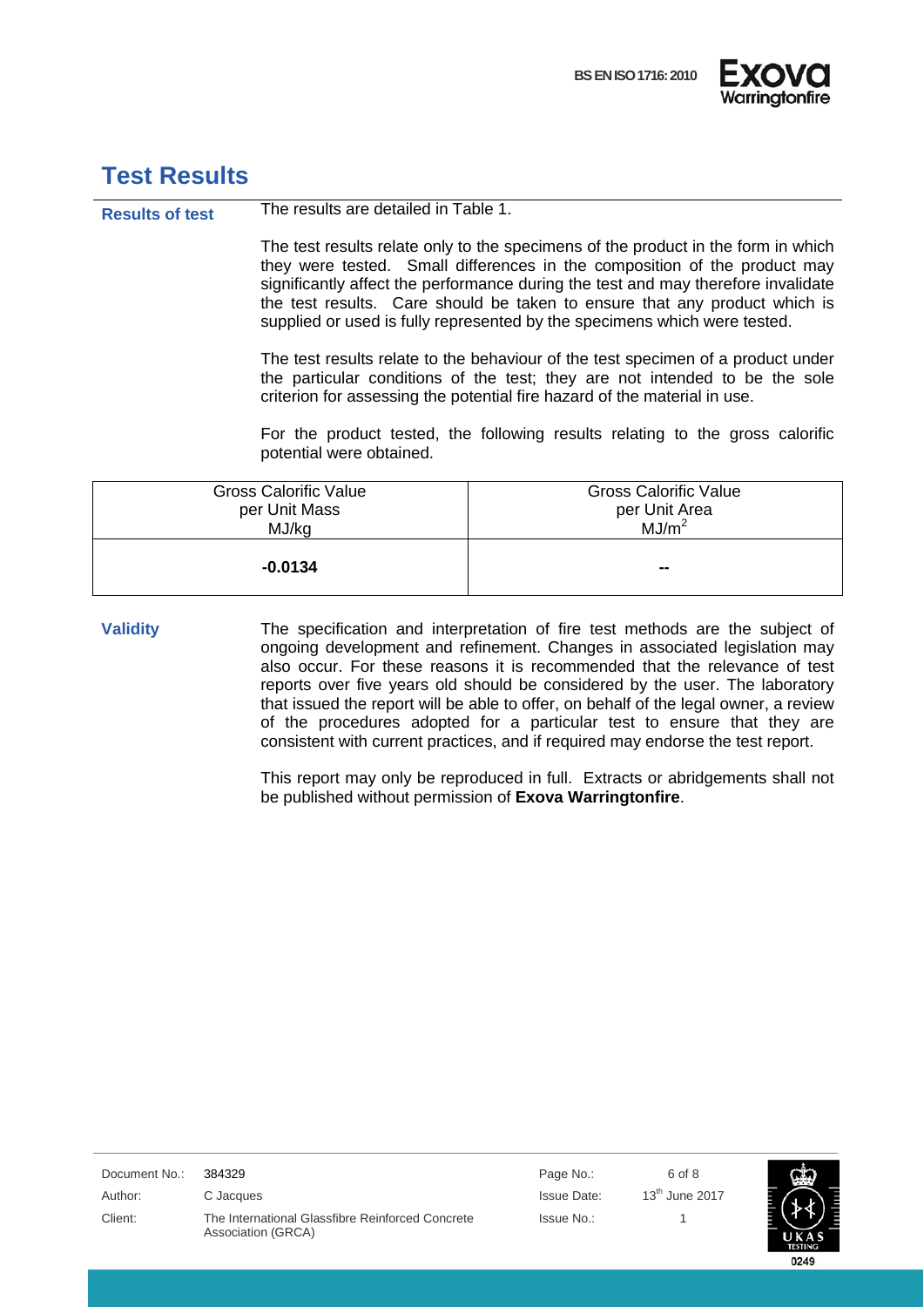

## <span id="page-6-0"></span>**Table 1**

### **Bomb Calorimeter Calculations**

The specimen, "Polymer GRC", is homogeneous

### **Gross Calorific Potential Per Unit Mass**

|             |                                                                    |                               |                           | $-0.0134$ | MJ/kg   |       |
|-------------|--------------------------------------------------------------------|-------------------------------|---------------------------|-----------|---------|-------|
|             |                                                                    |                               | $Average =$               | $-13.4$   | kJ/kg   |       |
| Test $3:-$  | sample weight $=$<br>calorific value $=$<br>$temperature$ rise $=$ | 0.7020<br>0.0125<br>1.5829    | g<br>MJ/kg<br>°C          | $=$       | 12.5    | kJ/kg |
| Test $2$ :- | sample weight $=$<br>calorific value $=$<br>temperature rise $=$   | 0.7007<br>0.0577<br>1.5064    | g<br>MJ/kg<br>$^{\circ}C$ | $=$       | 57.7    | kJ/kg |
| Test $1:-$  | sample weight $=$<br>calorific value $=$<br>temperature rise $=$   | 0.7090<br>$-0.0301$<br>1.5463 | g<br>MJ/kg<br>°C          | $=$       | $-30.1$ | kJ/kg |

| Document No.: | 384329                                                                 | Page No.:          | 7 of 8           |                |
|---------------|------------------------------------------------------------------------|--------------------|------------------|----------------|
| Author:       | C Jacques                                                              | <b>Issue Date:</b> | $13th$ June 2017 |                |
| Client:       | The International Glassfibre Reinforced Concrete<br>Association (GRCA) | Issue No.:         |                  | <b>TESTING</b> |
|               |                                                                        |                    |                  | 0249           |